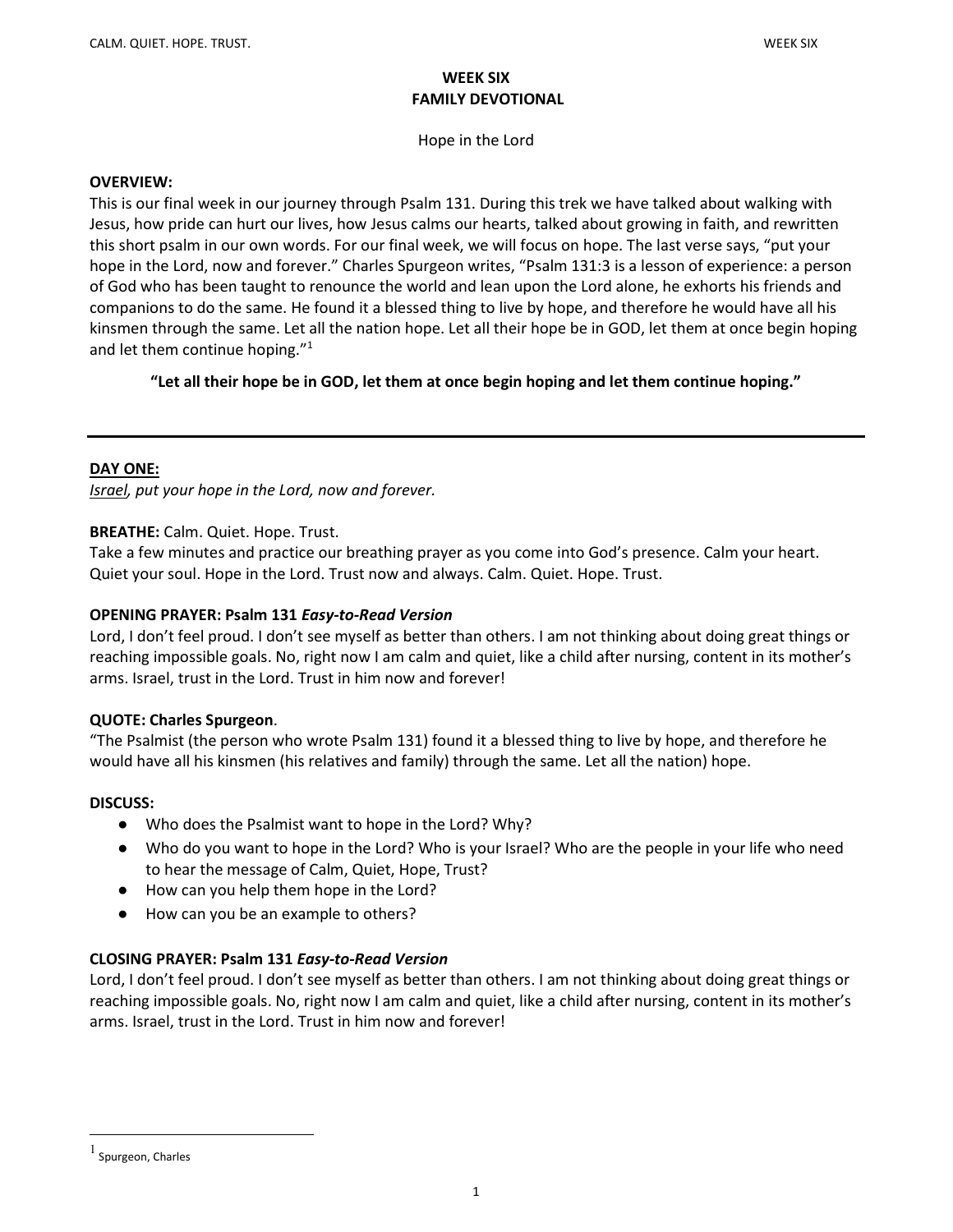Israel, put your hope in the Lord, now and forever.

## BREATHE: Calm. Quiet. Hope. Trust.

Take a few minutes and practice our breathing prayer as you come into God's presence. Calm your heart. Quiet your soul. Hope in the Lord. Trust now and always. Calm. Quiet. Hope. Trust.

## OPENING PRAYER: Psalm 131 Easy-to-Read Version

Lord, I don't feel proud. I don't see myself as better than others. I am not thinking about doing great things or reaching impossible goals. No, right now I am calm and quiet, like a child after nursing, content in its mother's arms. Israel, trust in the Lord. Trust in him now and forever!

READ Psalm 131:3 Israel, put your hope in the Lord, now and forever.

DEFINE: How do you define hope?

# READ: Adapted from Tim Keller<sup>2</sup> and John Stott<sup>3</sup>

The word hope in English is rather weak. To hope means to want something without certainty (like, I hope they have French fries at school). In the Bible, hope means having a confident belief. Christian hope is not a hopeful wish; it is hope filled certainty. Christian hope is not uncertain, like our ordinary everyday hopes about the weather or health; it is a joyful and confident expectation which rests on the promises of God.

## CONSIDER:

- How is Christian hope different from everyday hope?
- What do people put their hope in other than God?
- What do they think will happen when they put their hope in these things rather than God?
- How is hope in the Lord different from hope in weather, people, or possessions.

## READ: Romans 15:13(ERV)

I pray that the God who gives hope will fill you with much joy and peace as you trust in him. Then you will have more and more hope, and it will flow out of you by the power of the Holy Spirit.

## CLOSING PRAYER: Psalm 131 Easy-to-Read Version

Lord, I don't feel proud. I don't see myself as better than others. I am not thinking about doing great things or reaching impossible goals. No, right now I am calm and quiet, like a child after nursing, content in its mother's arms. Israel, trust in the Lord. Trust in him now and forever!

BREATHE: Calm. Quiet. Hope. Trust.

 $^2$  Keller, Timothy: Romans 1-7 For You, page 111

 $3$  Stott, John: The Message of Romans, 140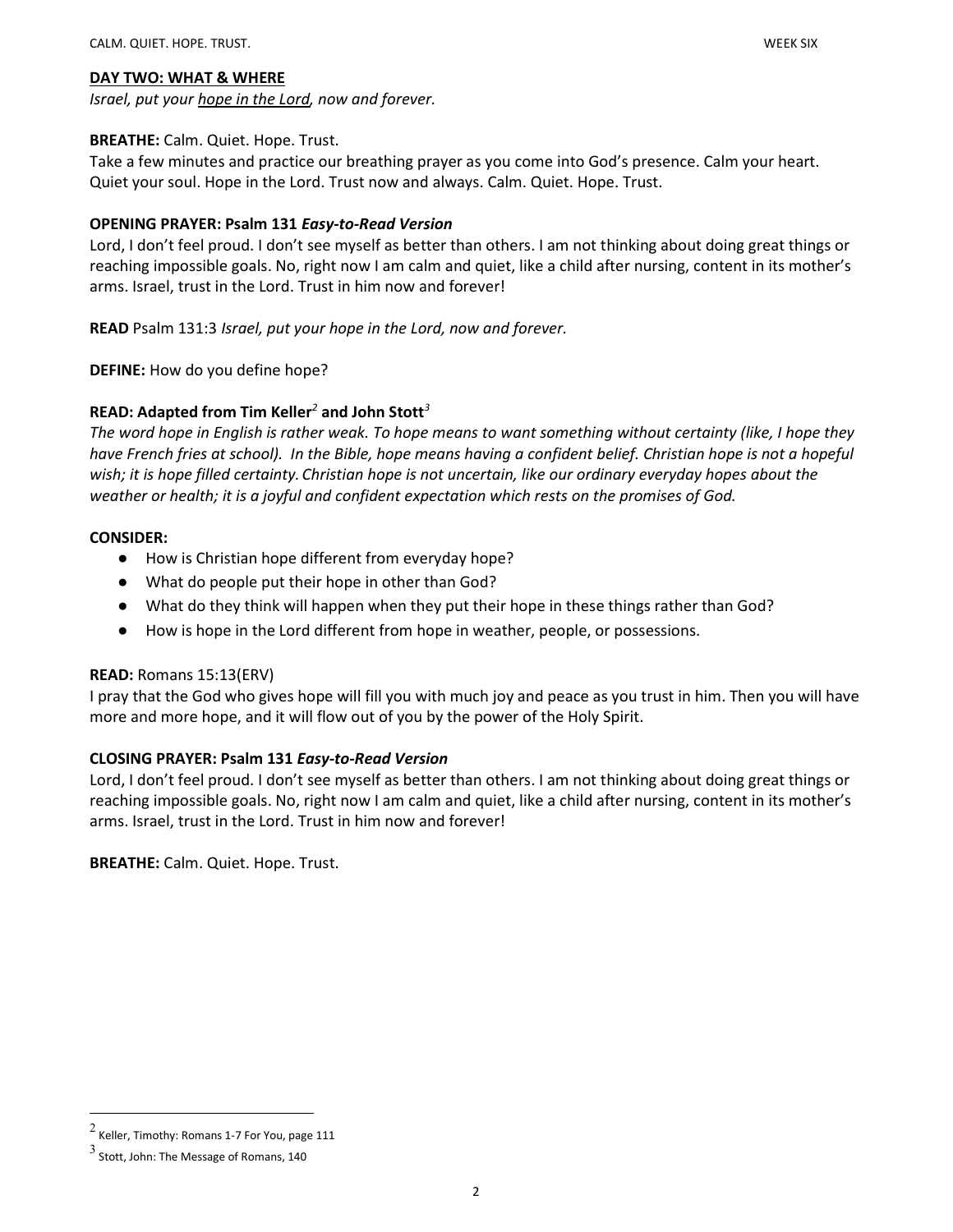## DAY 3: Israel, put your hope in the Lord, now and forever.

## BREATHE: Calm. Quiet. Hope. Trust.

Take a few minutes and practice our breathing prayer as you come into God's presence. Calm your heart. Quiet your soul. Hope in the Lord. Trust now and always. Calm. Quiet. Hope. Trust.

### OPENING PRAYER: Psalm 131 Easy-to-Read Version

Lord, I don't feel proud. I don't see myself as better than others. I am not thinking about doing great things or reaching impossible goals. No, right now I am calm and quiet, like a child after nursing, content in its mother's arms. Israel, trust in the Lord. Trust in him now and forever!

### READ Psalm 131:3 Israel, put your hope in the Lord, now and forever.

### DISCUSS:

- What are your hopes now? What are your hopes for the future?
- How are you putting your hope in God now? How are you putting your hope in Him forever?

## QUOTE: adapted from Eugene Peterson

Hope is based on trusting that God is actively involved in his creation and vigorously at work in redemption. Hoping does not mean doing nothing, it means going about our assigned tasks confident that God will provide meaning and conclusions. Hope is not a dream, an illusion or fantasy to protect us from boredom or pain. Hope is a confident, alert expectation that God will do what he says he will do and a willingness to let God do it his way and in his time.<sup>4</sup>

### DISCUSS:

- How does trusting that He is at work help us hope in Him?
- Hope is more than a dream; it is being confident in God.
	- o Do you trust that God will do what He says?
	- o Are you willing to do things God's way?

## READ Romans 5: 3-5 (ERV)

We are also happy with the troubles we have. Why are we happy with troubles? Because we know that these troubles make us more patient. 4 And this patience is proof that we are strong. And this proof gives us hope. 5 And this hope will never disappoint us. We know this because God has poured out his love to fill our hearts through the Holy Spirit he gave us.

### DISCUSS:

- How does going through a difficult situation help you place your hope in the Lord?
- Share examples of how God has helped you through hard times.
- Talk about hard times you are going through and how to trust God now.

### QUOTE: Eugene Peterson

We need hope. We need to know that we are in relation to God. We need to know that suffering is a part of what it means to be human and not something alien. We need to know where we are and where God is.<sup>5</sup>

## CLOSING PRAYER: Psalm 131 Easy-to-Read Version

Lord, I don't feel proud. I don't see myself as better than others. I am not thinking about doing great things or reaching impossible goals. No, right now I am calm and quiet, like a child after nursing, content in its mother's arms. Israel, trust in the Lord. Trust in him now and forever!

BREATHE: Calm. Quiet. Hope. Trust.

<sup>4</sup> Eugene Peterson, Long Obedience it the Same Direction, pg. 144

<sup>&</sup>lt;sup>5</sup> Eugene Peterson, Long Obedience it the Same Direction, pg. 144-145